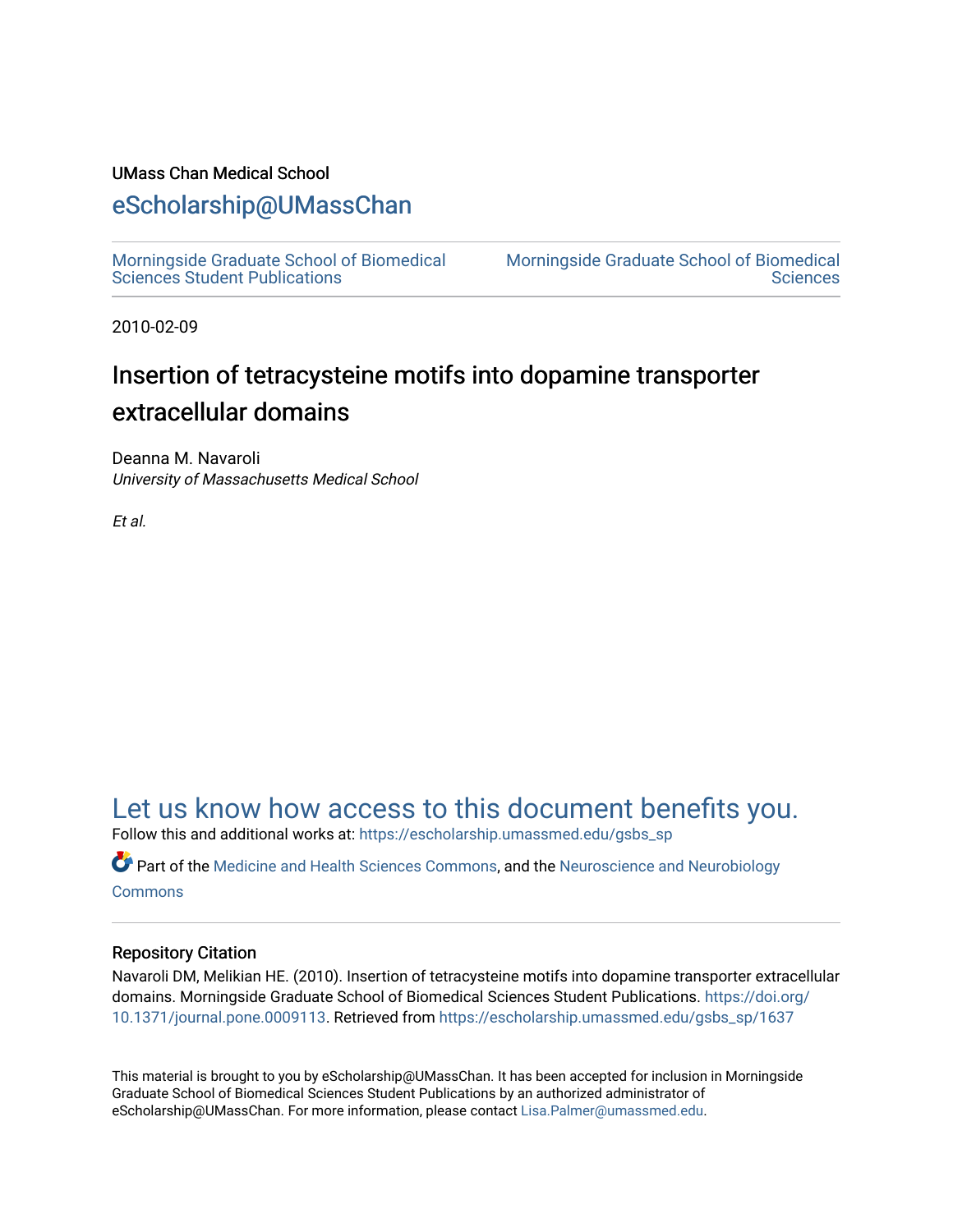# Insertion of Tetracysteine Motifs into Dopamine Transporter Extracellular Domains

## Deanna M. Navaroli<sup>1</sup>, Haley E. Melikian<sup>1,2</sup>\*

1 Interdisciplinary Graduate Program, University of Massachusetts Medical School, Worcester, Massachusetts, United States of America, 2 Department of Psychiatry, Brudnick Neuropsychiatric Research Institute, University of Massachusetts Medical School, Worcester, Massachusetts, United States of America

#### Abstract

The neuronal dopamine transporter (DAT) is a major determinant of extracellular dopamine (DA) levels and is the primary target for a variety of addictive and therapeutic psychoactive drugs. DAT is acutely regulated by protein kinase C (PKC) activation and amphetamine exposure, both of which modulate DAT surface expression by endocytic trafficking. In order to use live imaging approaches to study DAT endocytosis, methods are needed to exclusively label the DAT surface pool. The use of membrane impermeant, sulfonated biarsenic dyes holds potential as one such approach, and requires introduction of an extracellular tetracysteine motif (tetraCys; CCPGCC) to facilitate dye binding. In the current study, we took advantage of intrinsic proline-glycine (Pro-Gly) dipeptides encoded in predicted DAT extracellular domains to introduce tetraCys motifs into DAT extracellular loops 2, 3, and 4. [<sup>3</sup>H]DA uptake studies, surface biotinylation and fluorescence microscopy in PC12 cells indicate that tetraCys insertion into the DAT second extracellular loop results in a functional transporter that maintains PKC-mediated downregulation. Introduction of tetraCys into extracellular loops 3 and 4 yielded DATs with severely compromised function that failed to mature and traffic to the cell surface. This is the first demonstration of successful introduction of a tetracysteine motif into a DAT extracellular domain, and may hold promise for use of biarsenic dyes in live DAT imaging studies.

Citation: Navaroli DM, Melikian HE (2010) Insertion of Tetracysteine Motifs into Dopamine Transporter Extracellular Domains. PLoS ONE 5(2): e9113. doi:10.1371/ journal.pone.0009113

Editor: Anna Maria Delprato, Institut Européen de Chimie et Biologie, France

Received September 25, 2009; Accepted January 18, 2010; Published February 9, 2010

Copyright: @ 2010 Navaroli, Melikian. This is an open-access article distributed under the terms of the Creative Commons Attribution License, which permits unrestricted use, distribution, and reproduction in any medium, provided the original author and source are credited.

Funding: This work was funded by National Institutes of Health grant #DA15169 to H.E.M. The funders had no role in study design, data collection and analysis, decision to publish, or preparation of the manuscript.

Competing Interests: The authors have declared that no competing interests exist.

\* E-mail: haley.melikian@umassmed.edu

#### Introduction

DA reuptake mediated by DAT is the primary means for clearing synaptic DA and terminating dopaminergic neurotransmission [1], [2]. DAT is member of the  $Na^+ /Cl^-$  -dependent SLC6 symporter gene family and is potently inhibited by addictive psychostimulants, such as amphetamine and cocaine, as well as by therapeutic agents such as the NDRI class of antidepressants and methylphenidate (Ritalin) [3], [4], [5]. Transgenic mouse studies indicate that DAT is critical in maintaining normal dopaminergic neurotransmission and synaptic tone, and that even a 50% reduction in DAT protein  $(DAT +/-$  mice) is sufficient to significantly alter DA signaling and synaptic stores [6], [7]. Thus, cellular mechanisms that modulate DAT cell surface expression are likely to have a significant impact on DA availability and signaling in the brain.

DAT is acutely downregulated by PKC activation [8], [9] and amphetamine exposure [10], [11], [12], which markedly decrease DAT surface levels via endosomal trafficking. While it is well established DAT surface levels are modulated by endocytic trafficking, the cellular mechanisms that mediate DAT trafficking are not well defined. Live cellular imaging is a highly effective means to reveal cellular trafficking mechanisms that are not detectable by fixed cell imaging or biochemical approaches [13], [14]. Recent studies using GFP-tagged DAT [15] and fluorescently-labeled cocaine analogs [16] have proved successful in achieving live DAT trafficking images; however, each approach has inherent limitations. GFP-tagged DAT may not behave identically to the wildtype DAT, and has the disadvantage of labeling the entire cellular DAT population, limiting the ability to examine DAT surface dynamics specifically. Use of cocaine analogs allows for exclusive labeling of the DAT surface pool, but may not reflect native DAT trafficking as cocaine binding has itself been reported to alter DAT surface expression [17], [18].

The use of biarsenic dyes, such as FlAsH, ReAsH [19] and SplAsH [20], is another potential means to fluorescently label proteins for live imaging. In particular, sulfonated versions of these dyes are membrane impermeant and may be suitable to exclusively label surface proteins [21]. Biarsenic dyes are not fluorescent in solution and bind with high affinity to tetracysteine (tetraCys) motifs, preferably flanking a proline-glycine (Pro-Gly) dipeptide (CCPGCC) [21]. Upon binding, they become highly fluorescent. In the current study, we engineered tetraCys motifs flanking existing extracellular Pro-Gly dipeptide residues encoded in human DAT (hDAT) at amino acid positions 194, 288 and 387, to use as potential biarsenic dye labeling sites. Analysis of these DAT mutants reveals that inserting a tetraCys site into DAT extracellular loop 2 (EL2) is well tolerated by DAT, and yields a functional transporter that retains sensitivity to PKC activation, whereas insertion of tetraCys into either extracellular loop 3 or 4 (EL3, EL4) perturbs DAT biosynthesis and trafficking to the cell surface.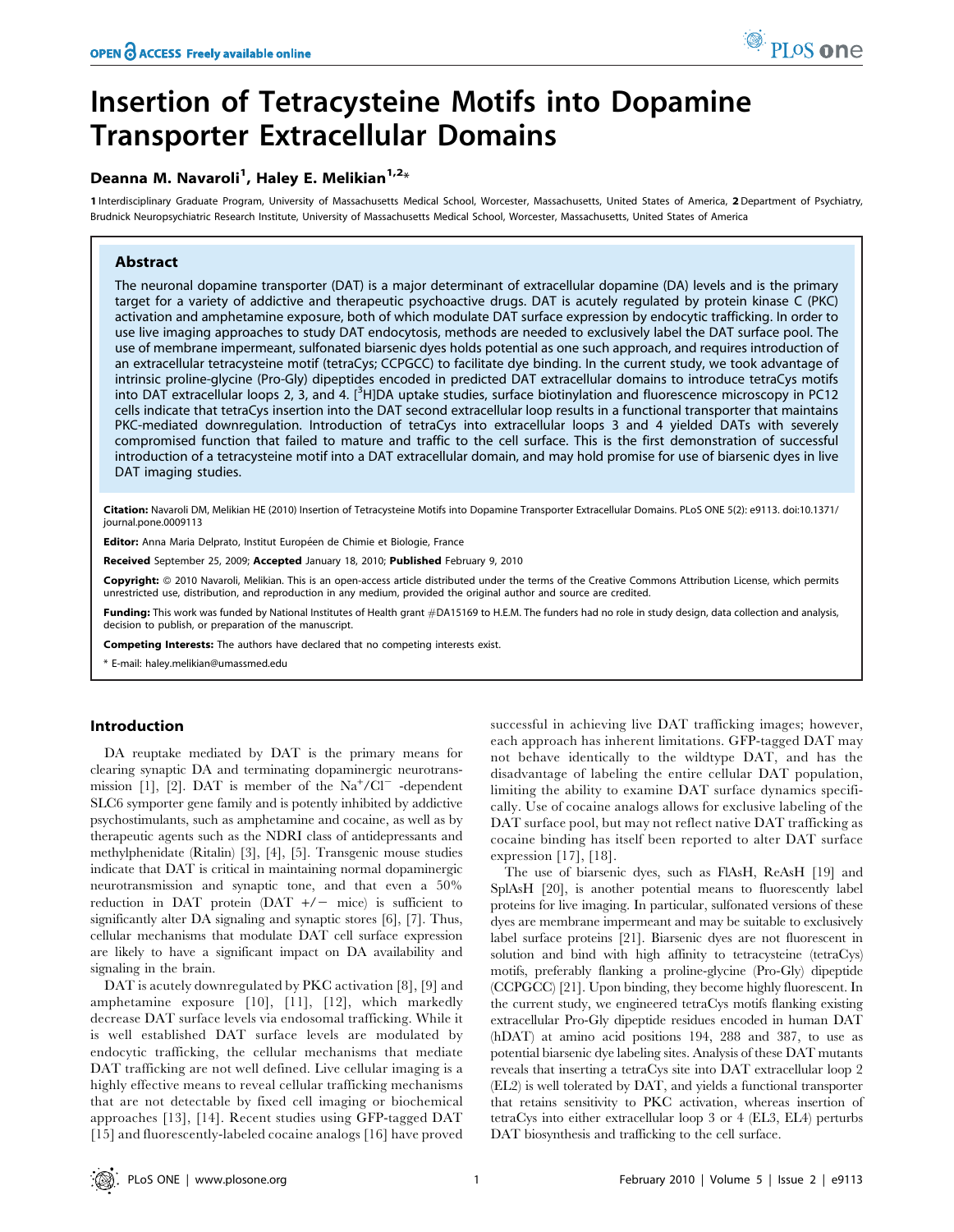#### Methods

#### Constructs and Mutagenesis

TetraCys motifs flanking existing extracellular Pro-Gly residues were engineered into EL2, EL3 or EL4 DAT extracellular loops by mutating the two residues upstream and downstream of the Pro-Gly residues into cysteines. The amino acids mutated to cysteines were: EL2: 192–193/196–197; EL3: 286–287/290–291; EL4 385–386/389–390. hDAT pcDNA3.1(+) was mutated using the QuikChange Mutagenesis kit (Stratagene). The following mutagenic primers spanning the indicated hDAT cDNA regions were used:

#### EL2-CCPGCC (577–627)

5'CCCCAACTGCTCGGATTGCTGTCCTGGTTGCTGC-AGTGGAGACAGCTCGG3' (sense),

5'CCGAGCTGTCTCCACTGCAGCAACCAGGACAGCA-ATCCGAGCAGTTGGGG3'(antisense);

#### EL3-CCPGCC (860–907)

5'CTCCTGCGTGGGGTCTGCTGCCCTGGATGCTGT-GACGGCATCAGAGCA3' (sense),

5'TGCTCTGATGCCGTCACAGCATCCAGGGCAGCAG-ACCCCACGCAGGAG3'(antisense);

#### EL4-CCPGCC (1156–1205)

5' CGGGGACGTGGCCAAGTGCTGCCCAGGGTGCTG-CTTCATCATCTACCCGG 3' (sense),

59CCGGGTAGATGATGAAGCAGCACCCTGGGCAGCA-CTTGGCCACGTCCCCG3'(antisense).

Mutations were confirmed by sequencing (UMASS Medical School Nucleic Acid Facility) and mutagenic regions were subcloned back into the parental hDAT cDNA using the following restriction enzymes: PflMI/BstEII (EL2-CCPGCC), PflMI/ClaI (EL3-CCPGCC), BstEII/ClaI (EL4-CCPGCC).

#### Cell Culture and Transfections

PC12 cells were from ATCC as previously described [22] and were cultured at  $10\%$  CO<sub>2</sub> in high glucose DMEM supplemented with 5% horse serum, 5% bovine calf serum, 2 mM glutamine and  $10<sup>2</sup>$  U/ml penicillin-streptomycin. Cells were removed from the cultureware by spraying media directly onto the growth surface and triturating. Cells were transiently transfected either with Lipofectamine 2000 (Invitrogen), according to the manufacture's instructions, or by electroporation as previously described [23]. Briefly,  $1.2 \times 10^7$  cells were collected by centrifugation and resuspended in 0.75 ml electroporation buffer (137 mM NaCl, 5.0 mM KCl, 0.7 mM  $Na<sub>2</sub>HPO<sub>4</sub>$ , 6.0 mM glucose, 20 mM HEPES, pH 7.05) and were mixed with 18.2 µg of the indicated plasmids. Cells were electroporated at 300 mV, 500  $\mu$ F, with an exponential decay protocol, using a GenePulser Xcell unit (Biorad, Hercules, CA) with a CE module and 4.0 mm cuvettes. Following 30 min recovery in PC12 media containing 3 mM EGTA, cells were plated onto poly-D-lysine coated plates as indicated. All transfected cells were assayed 48 hrs post-transfection.

#### Surface Biotinylation and Immunoblotting

Cells were seeded in 6 well plates coated with 0.5 mg/ml poly-D-lysine 48 hours prior to performing assays. For surface biotinylation, cells were washed with phosphate buffered saline supplemented with 1.5 mM  $MgCl_2$ , 0.2 mM  $CaCl_2$  (PBS<sup>2+</sup>) and surface proteins were covalently labeled biotin by incubating  $2\times15$  min,  $4^{\circ}$ C with freshly prepared 1.0 mg/ml sulfo-NHS-SS-

biotin (Pierce) prepared in PBS<sup>2+</sup>. Residual biotinylation reagent was quenched by washing cells with and incubating  $2 \times 15'$ ,  $4^{\circ}$ C in PBS<sup>2+</sup>, 100 mM glycine. Cells were lysed in RIPA buffer (10 mM Tris, pH 7.4, 150 mM NaCl, 1.0 mM EDTA, 0.1% SDS, 1.0% Triton X 100, 1.0% sodium deoxycholate) containing protease inhibitors  $(1.0 \text{ mM} \text{ PMSF}, 1.0 \text{ µg/ml} \text{ each leupeptin}, \text{ aprotinin}$ and pepstatin), 20 min,  $4^{\circ}C$ , cellular debris was cleared by centrifugation and protein concentrations were determined with the BCA protein assay (Pierce). Surface (biotinylated) proteins were separated from intracellular (non-biotinylated) proteins by streptavidin batch affinity chromatography using streptavidincoupled agarose beads (Pierce), incubating overnight,  $4^{\circ}$ C with rotation. Non-biotinylated proteins in the supernatants were removed and concentrated by spin filtration using columns with 30 kDa molecular weight cutoff (Millipore). Beads bound to biotinylated proteins were washed three times with RIPA buffer and bound proteins were eluted in 2x Laemmli sample buffer by rotating 30 min,  $25^{\circ}$ C. Samples were separated on 10% SDS-PAGE gels and were transferred onto nitrocellulose for 1 hour, 100 V,  $4^{\circ}$ C. Blots were blocked with 5% nonfat dry milk in PBS/ 0.1% Tween-20 (PBS-T), 45 min,  $25^{\circ}$ C, and incubated with rat anti-DAT antibody (MAB369, Chemicon, 1:1000) overnight,  $4^{\circ}$ C. Blots were washed with PBS-T and incubated with HRPconjugated goat anti-rat antibody (Santa Cruz, 1:5000), 45',  $25^{\circ}$ C, following by washing in PBS-T. Blots were developed with Supersignal Dura (Pierce) and immunoreactive bands were detected with a VersaDoc imaging station (Bio-Rad). Nonsaturating bands were quantified using Quantity One software and results were analyzed using GraphPad Prism software. Mature:immature protein ratios were calculated by summing mature band (90 kDa) densities in surface and intracellular fractions, and dividing by the immature band (56 kDa) density in the intracellular fraction.

#### Immunocytochemistry and Microscopy

Transfected cells were seeded on glass coverslips coated with 1.0 mg/ml poly-D-lysine 48 hours prior to fixation and labeling. Cells were treated as indicated, rinsed in PBS and fixed in 4% paraformaldehyde prepared in PBS,  $10 \text{ min}$ ,  $25^{\circ}$ C. Cells were blocked and permeabilized by incubating in blocking solution (PBS, 1% IgG/Protease-free BSA, 5% goat serum, 0.2% Triton-X-100), 30', 25 $\degree$ C, followed by incubation with rat anti-DAT antibody (1:2000 in blocking solution), 45 min,  $25^{\circ}$ C. Cells were washed with PBS and incubated with Alexa594-conjugated goat anti-rat antibody (1:5000, Molecular Probes), 45 min,  $25^{\circ}$ C. Cells were washed with PBS, dried and mounted on glass slides with ProLong Gold (Molecular Probes). Immunoreactive cells were visualized as previously described [24] with a Zeiss Axiovert 200 M microscope using a 63X, 1.4 N.A. oil immersion objective and 0.4 µm optical sections were captured through the z-axis with a Retiga-1300R cooled CCD camera (Qimaging) using Slidebook 4.0 software (Intelligent Imaging Innovations). Z- stacks were deconvolved with a constrained iterative algorithm using measured point spread functions for each fluorescent channel using Slidebook 4.0 software. All images shown are single  $0.4 \mu m$  planes through the center of each cell.

## [<sup>3</sup>H]DA Uptake Assays

Transfected cells were seeded onto 24 well plates coated with 0.5 mg/ml poly-D-lysine and [<sup>3</sup>H]DA uptake was measured 48 hours post transfection as previously reported [23], [25]. Briefly, cells were rinsed and pre-incubated in KRH buffer (120 mM NaCl, 4.7 mM KCl, 2.2 mM  $CaCl<sub>2</sub>$ , 1.2 mM  $MgSO<sub>4</sub>$ , 1.2 mM KH2PO4, 0.18% glucose, 10 mM HEPES, pH 7.4) at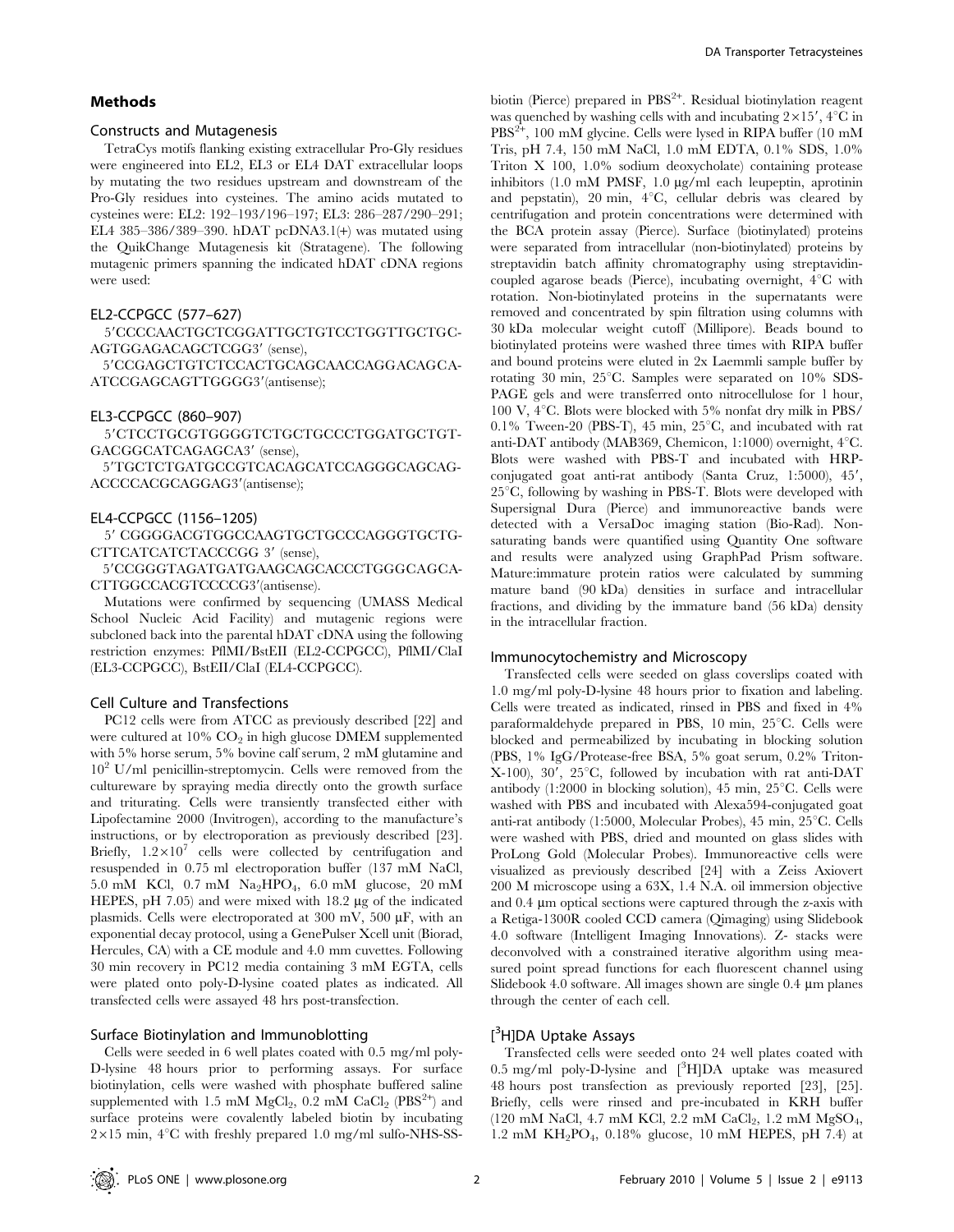either for  $37^{\circ}$ C for 30 min with the indicated drugs. 100 nM desipramine was included in all wells to block endogenous NET activity. Uptake was initiated by adding  $1.0 \mu M$  [<sup>3</sup>H]DA (dihydroxyphenylethylamine 3,4-[ring-2,5,6,-<sup>3</sup> H], Perkin Elmer) containing  $10^{-5}$  M pargyline and  $10^{-5}$  M ascorbic acid. Assays proceeded for 10 min  $(37^{\circ}C)$  and were terminated by rapidly washing cells with ice-cold KRH buffer. Cells were solubilized in scintillation fluid and accumulated radioactivity was determined by liquid scintillation counting in a Wallac Microbeta scintillation plate counter. Non-specific uptake was defined in the presence of 10  $\mu$ M GBR12909 and averaged  $\leq$ 5% of total counts measured. Data analysis was performed using Microsoft Excel and GraphPad Prism Software.

#### Results

Protein labeling with biarsenic dyes requires the presence of a tetraCys motif, optimally flanking a Pro-Gly dipeptide. As depicted in Figure 1, DAT encodes three predicted extracellular Pro-Gly sequences at residues 194, 288 and 387. We took advantage of these intrinsic Pro-Gly residues and mutated the 2 upstream and downstream residues to cysteines to generate three DAT constructs with CCPGCC sequences in either extracellular loops 2, 3 or 4 (termed DAT EL2-CCPGCC, EL3-CCPGCC and EL4-CCPGCC, respectively). We first tested whether the mutant DATs retained DA transport function as compared to wildtype DAT. As seen in Figure 2A, all three tetraCys mutants exhibited significantly reduced DA uptake as compared to wildtype DAT  $(p<.01)$ . However, DAT-EL2-CCPGCC retained 63.5% of wildtype activity, which was significantly greater than both DAT-EL3-  $CCPGCC$  and DAT-EL4-CCPGCC (p<.001). We next tested whether any of the DAT tetraCys mutants were capable of undergoing PKC-mediated downregulation. Following treatment with 100 nM PMA,  $30'$ ,  $37^{\circ}$ C, wildtype DAT function decreased by  $30.7 \pm 2.3$ % (Fig. 2B). Similarly, PKC activation decreased



| ELS 283 RGVTLFGAIDGI 294" |  |
|---------------------------|--|
|---------------------------|--|

\*\*\*EL4 382 VAKDGPGLIFII 393

% wildtype DA uptake 20

 $120 -$ 

100

80 60 40

A



ياه ماه

Figure 2. DA uptake and PKC-mediated downregulation are preserved when a tetracysteine motif is introduced into EL2, but not EL3 or EL4. DA uptake assay. Cells were transfected as described in Methods and [<sup>3</sup>HJDA uptake was assessed 48 hours post transfection. A. Introduction of tetracysteine motifs decreases DA uptake. Data are expressed as % wildtype activity  $\pm$  S.E.M. \*Significantly different from wildtype ( $p<.01$ , One-way ANOVA with Tukey's multiple comparison test,  $n = 3$ ), \*\*Significantly different from EL2-CCPGCC DAT  $(p<.001$ , One-way ANOVA with Tukey's multiple comparison test,  $n = 3$ ). B. EL2-CCPGCC DAT is acutely downregulated by PKC activation, whereas EL3- and EL4-CCPGCC are not. Cells were treated with either vehicle or 100 nM PMA, 30 min, 37 $^{\circ}$ C and  $[^{3}H]$ DA uptake was measured. Data are expressed as % vehicle-treated DA uptake  $\pm$  S.E.M. for each construct. \*Significantly different from vehicle treated ( $p$ <.05, Student's t test,  $n = 3$ ), \*\*significantly different from vehicle treated ( $p < .02$ , Student's t test,  $n = 3$ ).

doi:10.1371/journal.pone.0009113.g002

DAT-EL2-CCPGCC activity by 29% (Not significantly different from wild type,  $p = 0.77$ , Student's t test,  $n = 3$ ). In contrast, PKC activation had no effect on either DAT-EL3-CCPGCC or DAT-EL4-CCPGCC (Fig. 2B). These data suggest that introduction of a tetraCys motif into the DAT EL2 results in a functional DAT that undergoes PKC-mediated downregulation, whereas conversion of residues in EL3 and EL4 is not well tolerated by DAT.

Figure 1. Schematic of DAT with target sites for tetracysteine mutagenesis. Top: DAT model. Asteriks indicate extracellular Pro-Gly residues targeted for tetracysteine mutagenesis. Bottom: DAT sequences spanning across the Pro-Gly tetracysteine target sites. Pro-Gly dipeptides are highlighted in the shaded boxes. doi:10.1371/journal.pone.0009113.g001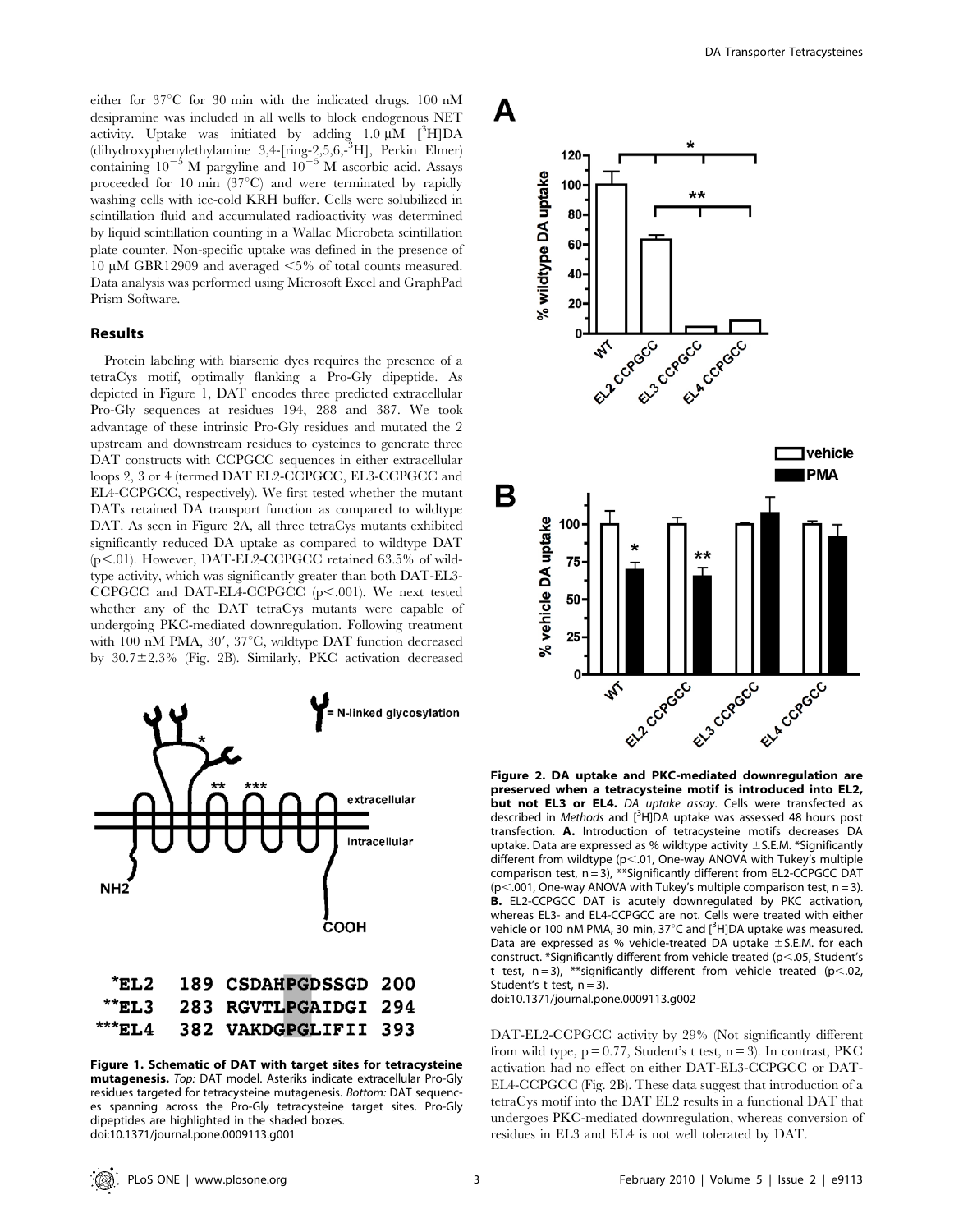We next used cell surface biotinylation to test whether the tetracysteine DATs exhibited maturation and cell surface expression comparable to wildtype DAT. As seen in Figure 3A, surface and intracellular proteins are readily detectable for both wildtype and EL2-CCPGCC DATs, and no significant difference between the %total mature DAT on the cell surface was detected (Fig. 3B,  $48.1 \pm 6.7\%$  (wildtype) vs.  $49.0 \pm 5.4\%$  (EL2-CCPGCC),  $p = .92$ , Student's *t* test,  $n = 4$ ). In contrast, neither EL3 nor EL4 were detected at the cell surface, nor was any mature protein detected, suggesting that these mutants fail to progress through the biosynthetic pathway (Fig. 3C). We also measured the ratios of mature (90 kDa) to immature (56 kDa) DAT as an index of how readily EL2-CCPGCC DAT progresses through the biosynthetic pathway. Wildtype DAT exhibited mature:immature protein ratio of  $1.66 \pm 0.22$ , whereas EL2-CCPGCC DAT had a trend for less mature:immature protein  $(0.99 \pm 0.17)$ , but which was not significantly different from wildtype  $(p = .07,$  Student's t test,  $n = 4$ ),



Figure 3. The presence of a tetracysteine in DAT EL2 does not alter DAT maturation or surface expression. Surface biotinylation assay. Cells were transfected with the indicated DAT constructs and cell surface proteins were biotinylated and isolated from intracellular proteins as described in Methods. A. Representative immunoblot displaying surface (S) and intracellular (I) wildtype and EL2-CCPGCC DAT. Mature (90 kDa) and immature (56 kDa) species are indicated. B. Averaged data. Data are expressed as %total mature DAT on cell surface  $\pm$  S.E.M. (n = 4). C. Representative immunoblot displaying surface (S) and intracellular (I) EL3-CCPGCC and EL4-CCPGCC DAT. Total lysates are displayed in the far right hand lanes. Note that no mature protein is detected. Immature species (56 kDa) are indicated. doi:10.1371/journal.pone.0009113.g003

suggesting that EL2-CCPGCC DAT is processed through the biosynthetic pathway comparably to wildtype DAT.

We next used fluorescence microscopy to examine the cellular distribution of the tetracysteine-tagged DATs as compared to wildtype DAT in transiently transfected PC12 cells. Wildtype DAT staining presented as an intense ring at the cell perimeter, and PKC activation resulted in robust DAT redistribution to intracellular puncta (Fig. 4A). Similarly, EL2-CCPGCC DAT staining was primarily at the cell perimeter (Fig. 4A), although some intracellular staining was apparent. Moreover, PKC activation resulted in pronounced surface losses of EL2-CCPGCC DAT, similar to that observed for wildtype and consistent with our uptake results demonstrating functional downregulation of EL2- CCPGCC DAT. We also expressed EL3, EL4 mutants and visualized their cellular distribution. Neither EL3 nor EL4 were present at the cell perimeter, and a diffuse perinuclear signal was detected (Fig. 4B). These results are consistent with our uptake and surface biotinylation results suggesting that EL3 and EL4 fail to mature and traffic to the cell surface and that these mutations are not well tolerated by DAT.

#### Discussion

In the current study, we aimed to introduce tetraCys residues in DAT extracellular domains that intrinsically encode Pro-Gly dipeptide sequences at DAT amino acid positions 194, 288 and 387. The CCPGCC sequence is the optimal sequence to facilitate biarsenic dye binding, and once bound confers the proper dye conformation for fluorescence emission [19], [21]. Converting the four residues flanking the Pro-Gly at amino acid positions 194–195 yielded a DAT that retained DAT surface expression comparable to wildtype. Moreover, EL2-CCPGCC DAT exhibit robust DA uptake, albeit somewhat reduced as compared to wildtype, and retained sensitivity to PKC-mediated downregulation, suggesting that this mutant may be amenable to labeling with biarsenic dyes for live imaging studies of DAT trafficking. A recent study indicated that inserting a tetraCys motif at the DAT amino terminus and at position 511 were also well tolerated [26]. However, these are both located on intracellular domains that would require use of a membrane permeant biarsenic dye that would have access to the entire cellular DAT population and would not exclusively label the DAT surface residents. It is also interesting to note that although we reproducibly observe PKCmediated DAT downregulation in PC12 cells, a recent study by Ericksen et al reports lack of PKC-mediated downregulation in primary ventral midbrain neurons prepared from P2 rat pups [16]. This conflicts with previous studies that report PKC-mediated DAT downregulation in adult rat striatal synaptosomes [27], and suggests that either the developmental stage of the dopaminergic neuron or the primary culture environment may influence the ability of DAT to undergo PKC-mediated downregulation.

While our data demonstrate that an extracellular tetracysteinetag is well tolerated by DAT, they do not demonstrate whether this DAT construct can be labeled with biarsenic dyes. We made several attempts to label EL2-CCPGCC DAT using Lumio brand (Invitrogen) FlAsH reagent, using both standard approaches as well as modified protocols that use extended washes with BAL reagent to reduce non-specific FlAsH binding. All of our labeling attempts resulted in a high degree of non-specific labeling of nontransfected cells, as well as cells expressing either wildtype or EL2- CCPGCC DAT (not shown). Problems with non-specific FlAsH binding have been described [28], [29] and particular issues have been raised regarding the utility and specificity of the commercially available Lumio form of FlAsH [30]. Thus, while our EL2-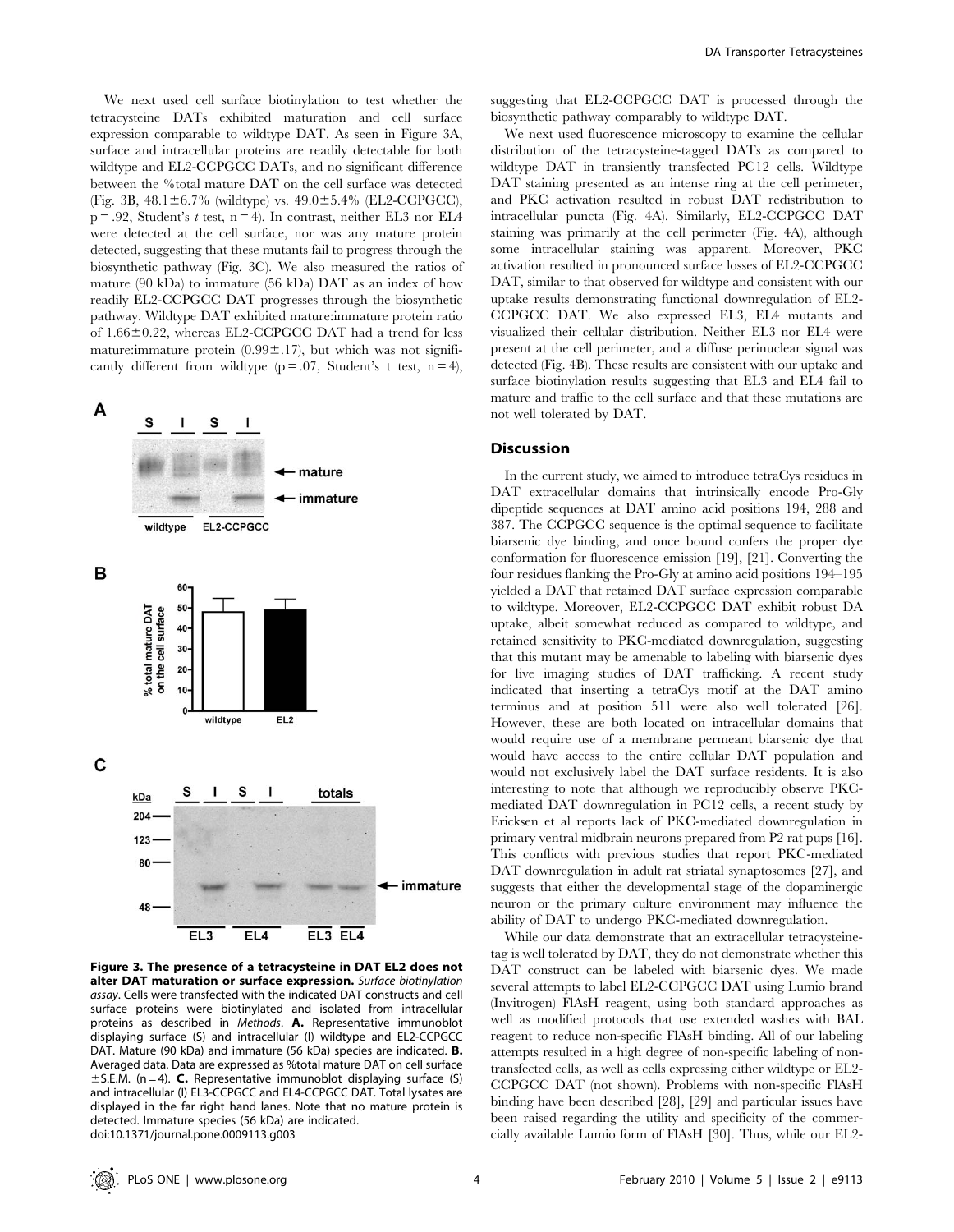## A



B

EL3-CCPGCC

EL4-CCPGCC

Figure 4. Cellular distribution of tetracysteine mutant DATs. EL2-CCPGCC DAT is robustly expressed at the cell surface and internalizes in response to PKC activation. Immunofluorescence microscopy. Cells were transfected with the indicated constructs and were fixed and stained with rat anti-DAT antibodies as described in Methods. A representative panel of deconvolved images is presented. A single plane through each cell center is shown. A. Effect of PKC activation on EL2-CCPGCC DAT. Prior to fixation, cells were treated with either vehicle or 1 µM PMA (37°C, 30 min). B. Cellular distribution of EL3-CCPGCC and EL4-CCPGCC DAT. Note the lack of either protein at the cell surface. doi:10.1371/journal.pone.0009113.g004

CCPGCC DAT is a viable DAT form, advances in FlAsH labeling may be required in order to determine the utility of this mutant in future trafficking studies.

DAT residues 192–197 are located between the second and third glycosylation sites of the large second extracellular loop of the protein. This region appears to tolerate amino acid substitution well, as previous studies reported that an extracellular HA epitope was successfully engineered across residues 193–203 [31]. The HA epitope at this locus is accessible for extracellular antibody labeling, suggesting that the much smaller biarsenic dye would also have access to this DAT region. Cysteine conversion of EL3 and EL4 residues flanking the Pro-Gly at positions 288–289 and 387–388, respectively, yielded CCPGCC DAT mutants that were not highly functional. Interestingly, a previous mutagenesis study in which a cysteine-depleted DAT was generated indicated that mutating an existing cysteine in EL3 at position 306, just downstream of the EL3-CCPGCC DAT, resulted in the expression of mature DAT protein [32] that is fully functional [33]. Cys306 is positioned close to the sixth transmembrane

segment, suggesting that this region may be more tolerable to structural perturbation.

In summary, we have characterized a functional DAT mutant that encodes a tetraCys motif on the extracellular DAT domain EL2. The ability to introduce cysteines at this locus may have future utility both for NTSEA reagent labeling, as well as for biarsenic dye labeling for live imaging studies. Future studies will directly examine the capacity of this mutant to bind to biarsenic dyes.

#### Acknowledgments

We thank Zachary Stevens for excellent technical support and Luke Gabriel and Dr. Stephen Miller for helpful discussions.

#### Author Contributions

Conceived and designed the experiments: DMN HEM. Performed the experiments: DMN HEM. Analyzed the data: HEM. Wrote the paper: HEM.